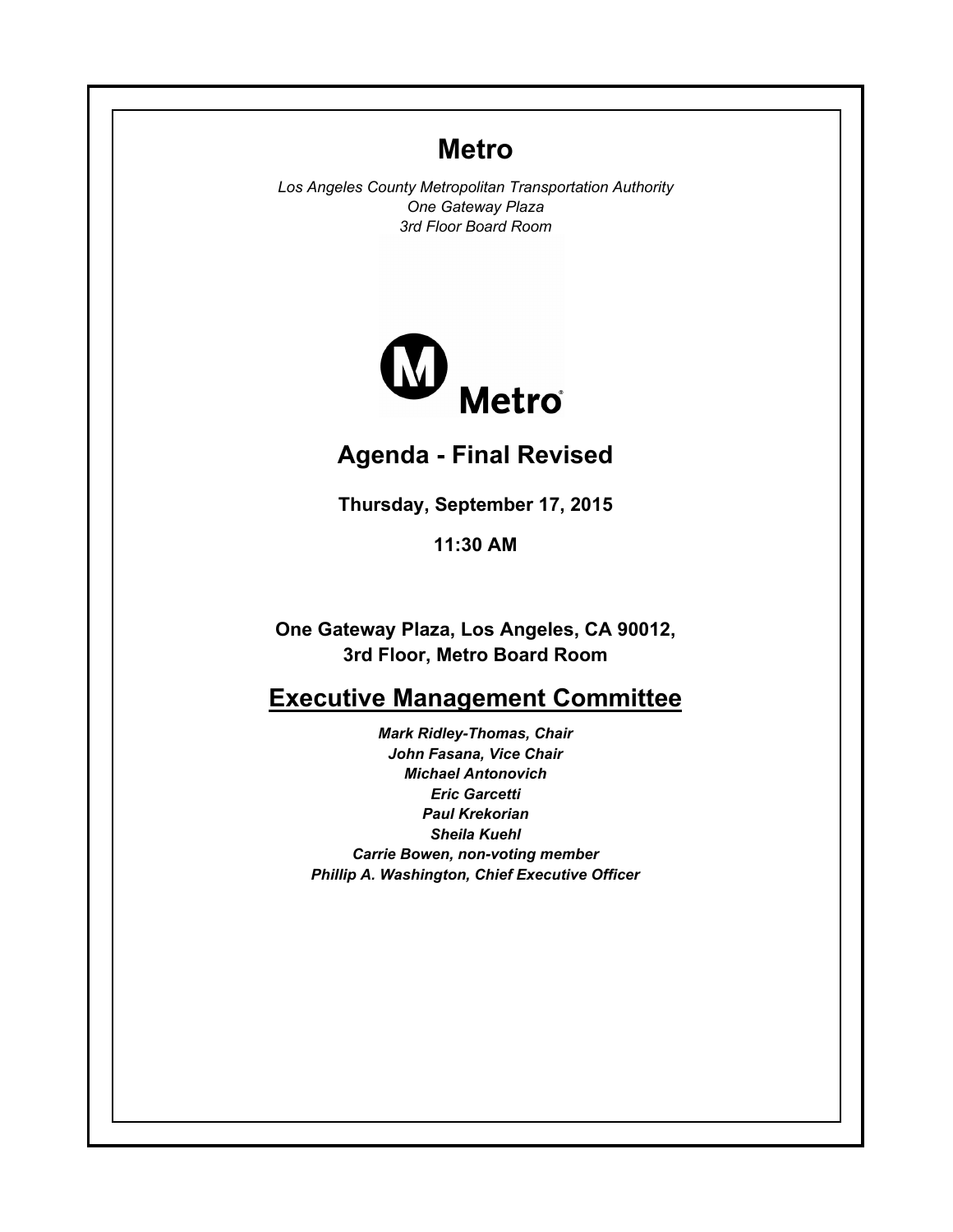#### **METROPOLITAN TRANSPORTATION AUTHORITY BOARD RULES** (ALSO APPLIES TO BOARD COMMITTEES)

### **PUBLIC INPUT**

A member of the public may address the Board on agenda items, before or during the Board or Committee's consideration of the item for one (1) minute per item, or at the discretion of the Chair. A request to address the Board should be submitted in person at the meeting to the Board Secretary. Individuals requesting to speak on more than three (3) agenda items will be allowed to speak up to a maximum of three (3) minutes per meeting. For individuals requiring translation service, time allowed will be doubled.

The public may also address the Board on non-agenda items within the subject matter jurisdiction of the Board during the public comment period, which will be held at the beginning and/or end of each meeting. Each person will be allowed to speak for up to three (3) minutes per meeting and may speak no more than once during the Public Comment period. Speakers will be called according to the order in which the speaker request forms are received. Elected officials, not their staff or deputies, may be called out of order and prior to the Board's consideration of the relevant item.

In accordance with State Law (Brown Act), all matters to be acted on by the MTA Board must be posted at least 72 hours prior to the Board meeting. In case of emergency, or when a subject matter arises subsequent to the posting of the agenda, upon making certain findings, the Board may act on an item that is not on the posted agenda.

**CONDUCT IN THE BOARD ROOM** - The following rules pertain to conduct at Metropolitan Transportation Authority meetings:

**REMOVAL FROM THE BOARD ROOM** The Chair shall order removed from the Board Room any person who commits the following acts with respect to any meeting of the MTA Board:

- a. Disorderly behavior toward the Board or any member of the staff thereof, tending to interrupt the due and orderly course of said meeting.
- b. A breach of the peace, boisterous conduct or violent disturbance, tending to interrupt the due and orderly course of said meeting.
- c. Disobedience of any lawful order of the Chair, which shall include an order to be seated or to refrain from addressing the Board; and
- d. Any other unlawful interference with the due and orderly course of said meeting.

#### **INFORMATION RELATING TO AGENDAS AND ACTIONS OF THE BOARD**

Agendas for the Regular MTA Board meetings are prepared by the Board Secretary and are available prior to the meeting in the MTA Records Management Department and on the Internet. Every meeting of the MTA Board of Directors is recorded on CD's and as MP3's and can be made available for a nominal charge.

#### **DISCLOSURE OF CONTRIBUTIONS**

The State Political Reform Act (Government Code Section 84308) requires that a party to a proceeding before an agency involving a license, permit, or other entitlement for use, including all contracts (other than competitively bid, labor, or personal employment contracts), shall disclose on the record of the proceeding any contributions in an amount of more than \$250 made within the preceding 12 months by the party, or his or her agent, to any officer of the agency, additionally PUC Code Sec. 130051.20 requires that no member accept a contribution of over ten dollars (\$10) in value or amount from a construction company, engineering firm, consultant, legal firm, or any company, vendor, or business entity that has contracted with the authority in the preceding four years. Persons required to make this disclosure shall do so by filling out a "Disclosure of Contribution" form which is available at the LACMTA Board and Committee Meetings. Failure to comply with this requirement may result in the assessment of civil or criminal penalties.

#### **ADA REQUIREMENTS**

Upon request, sign language interpretation, materials in alternative formats and other accommodations are available to the public for MTA-sponsored meetings and events. All requests for reasonable accommodations must be made at least three working days (72 hours) in advance of the scheduled meeting date. Please telephone (213) 922-4600 between 8 a.m. and 5 p.m., Monday through Friday. Our TDD line is (800) 252-9040.

#### **LIMITED ENGLISH PROFICIENCY**

A Spanish language interpreter is available at all Board Meetings. Interpreters for Committee meetings and all other languages must be requested 72 hours in advance of the meeting by calling (213) 922-4600 or (323) 466-3876.

### **HELPFUL PHONE NUMBERS**

Copies of Agendas/Record of Board Action/Recordings of Meetings - (213) 922-4880 (Records Management Department) General Information/Rules of the Board - (213) 922-4600 Internet Access to Agendas - www.metro.net TDD line (800) 252-9040

#### **NOTE: ACTION MAY BE TAKEN ON ANY ITEM IDENTIFIED ON THE AGENDA**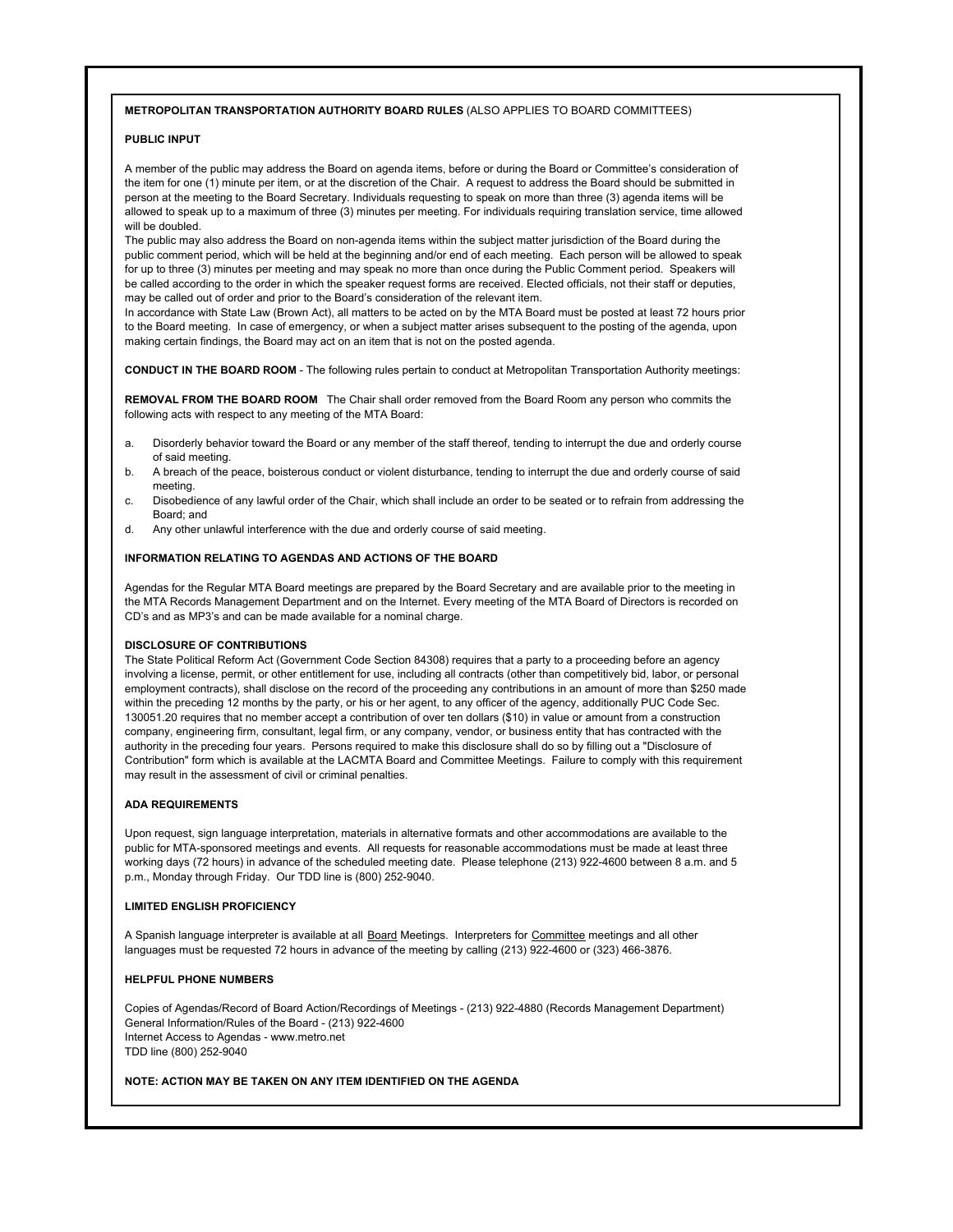## **CALL TO ORDER**

# **ROLL CALL**

**53. APPROVE Consent Calendar items: 54, 55, 56 and 57.**

| 54.                              | RECEIVE AND FILE status report on the operations of Metro's Pilot<br>Crenshaw/LAX Transit Project Business Solution Center (BSC) and<br>Metro's Pilot Business Interruption Fund (BIF). |                                                                                                                                                                                                         |                  |
|----------------------------------|-----------------------------------------------------------------------------------------------------------------------------------------------------------------------------------------|---------------------------------------------------------------------------------------------------------------------------------------------------------------------------------------------------------|------------------|
|                                  | <b>Attachments:</b>                                                                                                                                                                     | Attachment A - Motion 79                                                                                                                                                                                |                  |
|                                  |                                                                                                                                                                                         | Attachment B - Motion 57                                                                                                                                                                                |                  |
|                                  |                                                                                                                                                                                         | Attachment C - Metro BSC Performance and Utilization Report                                                                                                                                             |                  |
|                                  |                                                                                                                                                                                         | Attachment D - Metro BIF Bi-Monthly Status Report                                                                                                                                                       |                  |
| (ALSO ON CONSTRUCTION COMMITTEE) |                                                                                                                                                                                         |                                                                                                                                                                                                         |                  |
| 55.                              |                                                                                                                                                                                         | RECEIVE AND FILE the status report on efforts underway to use<br>technology and innovation to improve the customer experience on<br>Metro's Bus and Rail system, and mobility in the region in general. | <u>2015-1294</u> |
| 56.                              |                                                                                                                                                                                         | RECEIVE AND FILE status update report on the Project Labor<br><b>Agreement and Construction Careers policy programs for activity</b><br>through the quarter ending June 2015.                           | 2015-1086        |
|                                  | <b>Attachments:</b>                                                                                                                                                                     | Attachment A - PLA CCP Report Board Attachment June 2015                                                                                                                                                |                  |
| (ALSO ON CONSTRUCTION COMMITTEE) |                                                                                                                                                                                         |                                                                                                                                                                                                         |                  |
| 57.                              | Remarks.                                                                                                                                                                                | RECEIVE AND FILE status report on State and Federal Legislative                                                                                                                                         | 2015-1358        |
|                                  | <b>Attachments:</b>                                                                                                                                                                     | <b>Attachment A - Legislative Matrix</b>                                                                                                                                                                |                  |
| <b>Non-Consent Items</b>         |                                                                                                                                                                                         |                                                                                                                                                                                                         |                  |
| 58.                              |                                                                                                                                                                                         | RECEIVE AND FILE status update on Metro involvement in Affordable<br><b>Housing and Small Business Loan Fund.</b>                                                                                       | 2015-1088        |

*Attachments:* [Attachment A - March 2015 Motion 51.1](http://metro.legistar.com/gateway.aspx?M=F&ID=2f38ead4-9d23-4cd5-a5d6-563c3d3a381f.pdf)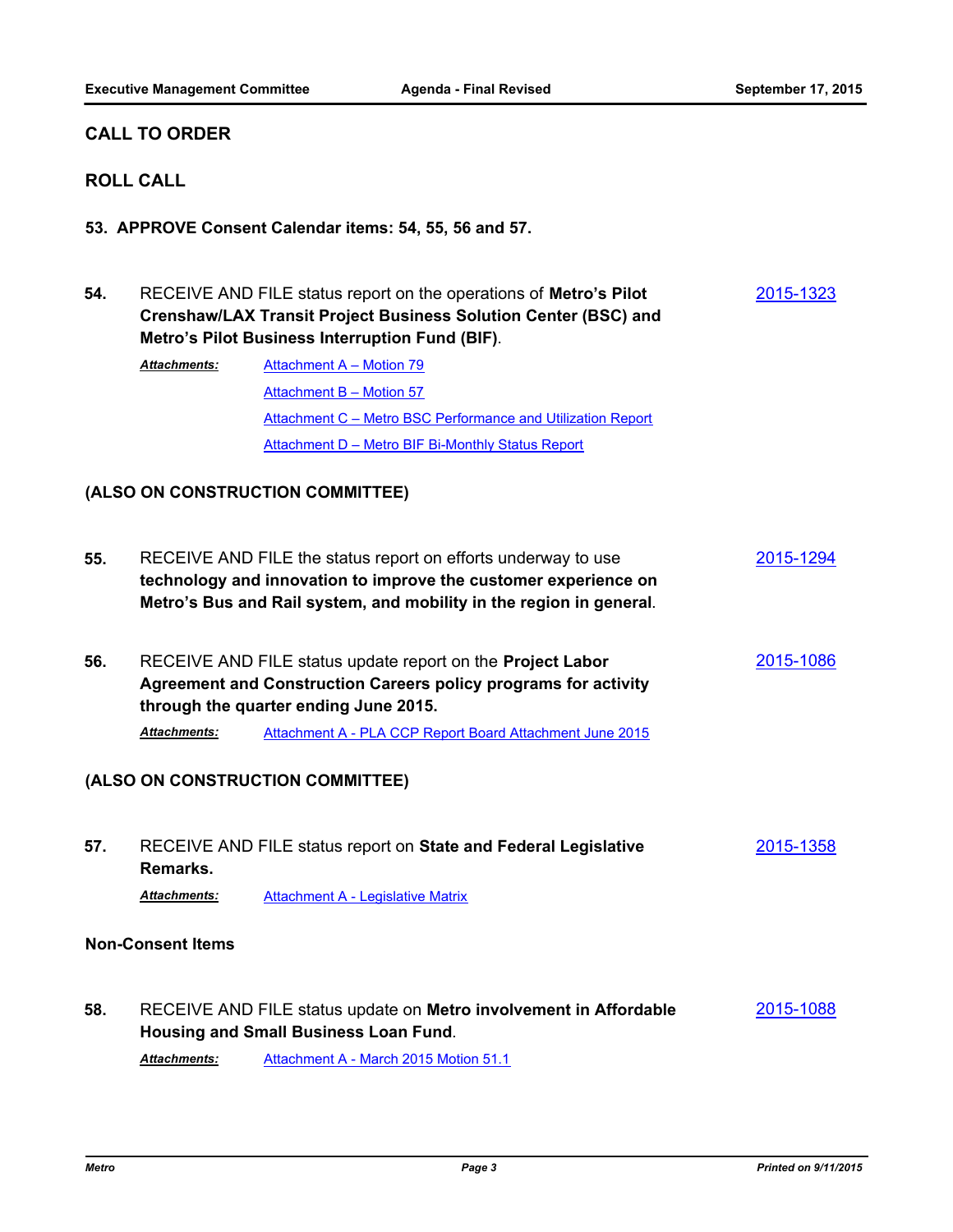### CONSIDER: **59.** [2015-1264](http://metro.legistar.com/gateway.aspx?m=l&id=/matter.aspx?key=2257)

- A. adopting the attached **Parking Ordinance, as set forth in Attachment A ("Metro Parking Ordinance"), enacting a new Title 8 to Metro's existing Administrative Code;**
- B. adopting the attached Fee Resolution, as set forth in Attachment B ("Metro Parking Rates and Permit Fee Resolution") establishing parking rates and permit fees at all Metro operated parking facilities and proposed new parking fees at Los Angeles Union Station;
- C. authorizing the Chief Executive Officer to implement and begin regulating the adopted Metro Parking Ordinance and Parking Fee Resolution at all Metro operated parking facilities. Systemwide including proposed new fees at Los Angeles Union Station; and
- D. authorizing the Chief Executive Officer to deposit all additional revenues generated into the Risk Allocation Matrix Internal Savings Account (RISA), pending Board approval of the full concept later this year.

[Attachment A - Metro Parking Ordinance](http://metro.legistar.com/gateway.aspx?M=F&ID=42d5a43a-d1d6-4e56-9181-a0f4f9b12eb2.docx) [Attachment B - Metro Parking Fee Resolution](http://metro.legistar.com/gateway.aspx?M=F&ID=cc552038-6160-4666-a542-325826bd2ca3.docx) *Attachments:*

AUTHORIZE the Chief Executive Officer to: **60.** [2015-1288](http://metro.legistar.com/gateway.aspx?m=l&id=/matter.aspx?key=2281)

- A. negotiate and execute an **Amended and Restated Parking License** ("Amended License") for transit patron parking for an initial term of five years at 3500 Crenshaw Boulevard, Los Angeles, California with West Angeles Church of God In Christ (WA COGIC) for an amount not to exceed an annual lease payment of \$323,100 plus applicable real estate taxes;
- B. exercise options contained in the lease at his discretion; and
- C. deposit cost savings into the Risk Allocation Matrix Internal Savings Account (RISA), pending Board approval of the full concept later this year.

[Attachment A - Summary of Expo Boarding & Alightings](http://metro.legistar.com/gateway.aspx?M=F&ID=5f731656-d28c-499d-bfd2-84ba91102c38.pdf) [Attachment B - Summary of License Amendment](http://metro.legistar.com/gateway.aspx?M=F&ID=94487168-3f13-4cf6-b399-d29bb6cf9ef6.pdf) [Attachment C - WA COGIC Term Sheet](http://metro.legistar.com/gateway.aspx?M=F&ID=1ca67eaf-6ca5-4507-815b-c4a8e1c67fe5.pdf) *Attachments:*